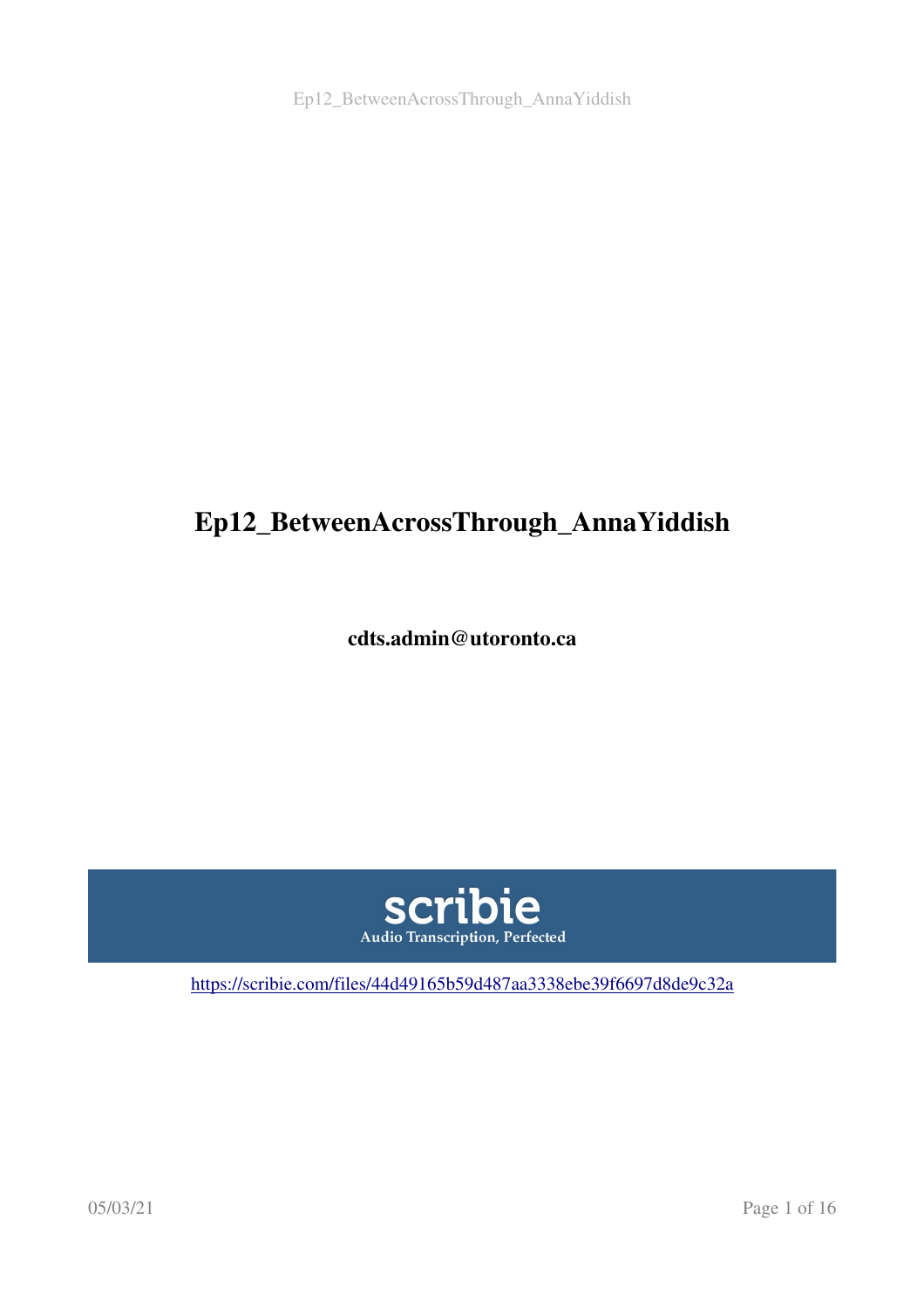[music]

#### 00:02 Iane Romero: This is Between, Across, and Through.

[music]

00:22 IR: Unheard voices and forgotten stories, all thought lost or destroyed, the tragedy of death, horror, and silence. As World War II raged throughout Europe, Jews were rounded up and killed by the millions. Moments before their deaths, many wrote down songs, poems of hope, revenge, or death in Nazi-occupied Europe. Today, Professor Kevin Lewis O'Neill, Director of the Centre for Diaspora and Transnational Studies sits down with Professor Anna Shternshis, from the University of Toronto. We will discuss Yiddish Glory, a project dedicated to preserving Jewish culture from the 1940s, giving voice to the voiceless and reviving "The most historically important Soviet Yiddish songs of World War II." Please join us as we travel between, across, and through.

01:16 Professor Kevin Lewis O'Neill: Hi, I'm Professor Kevin Lewis O'Neill, and I'm speaking with Professor Anna Shternshis. Thank you for joining us. What inspired you to take on this project of Yiddish Glory?

01:24 Professor Anna Shternshis: I was thinking about the documents that they found in the Ukrainian National Library that consisted of handwritten Yiddish songs written by people in circumstances that no human being should experience, living under the occupation, suffering in confinements, waiting to be shot in ditches, or not knowing what's going to happen to you in a few days. Those of them who survived Hitler were severely harassed by Stalin, and even if they made it through Stalin's era, they were really not encouraged to talk about this. And yet, they created music. And it seemed it would be really fair to them to bring their voices back to life as voices as opposed to just a piece of academic writing. Songs are never written for oneself only, it was written for the audience. And these people who created this extraordinary music in these circumstances never got their audience. So I felt in a way, it was my job both to tell their story in a rigorous and compelling way, but also bring their music to life. So I needed an artist to make that happen. And working together with artists, we created the product that helped both the academic writing on the project, because music is much better studied as music as opposed to just the text, and also brought this music in front of audiences that academic writing would have never been able to afford me. And so, that's what inspired me to start Yiddish Glory.

[music]

03:01 PO: It's such an incredible project. And in terms of the process of creative production, do you have a sense from the materials, whether these people knew whether they were gonna die?

03:11 PS: Yes, some people specifically wrote because they knew they were going to die. When the German army invaded the Soviet Union, the army was accompanied by specialized mobile squad units, and their sole purpose was to identify especially dangerous, I would use quotation marks, but we're on air so I'm just going to say I'm using quotation marks, especially dangerous groups of population that had to be killed right away. These groups included communists and Jews.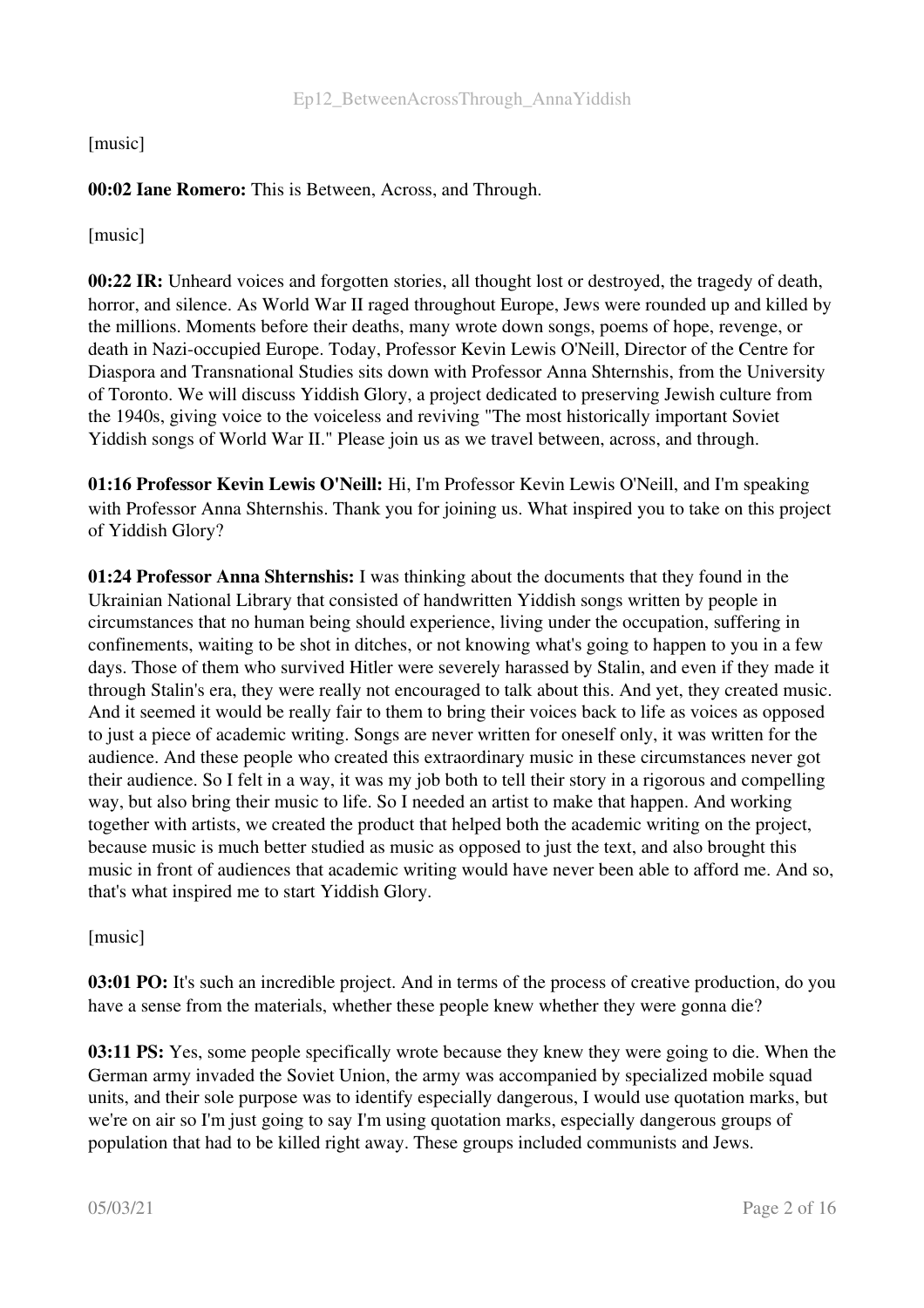03:42 PS: So the job of those mobile squad units was to go to the places where... Which they invaded, find Jews, round them up, take their valuables, and kill them right away. In some places like Berdychiv, this rounding up happened in one day, Jews were kept in this one place for 10 days then they were all killed. So these places where they were kept for the time when they... Before they were killed were called ghettos. And it has little resemblance to ghettos that were created in Poland, in places like Warsaw and Łódź, which we know more, which were bigger and existed for a longer period of time, the ghettos that existed in Ukraine were very short-lived with some exceptions.

04:19 PS: So people who were rounded up in those ghettos, they saw killings right in front of their eyes and they knew they were going to be next. And what's incredible about this material is that they see their parents being killed, they see their neighbors being killed or their friends, and they find a piece of paper and they find a pencil and they write very quickly something about what's going on with them because it was really important for them to let the world know what's happening, and it was really important for them that the world, A, takes revenge, and B, doesn't forget them. And they didn't have time or ability, skills to write an elaborate witness testimony. Sometimes they had time to just write three lines and put it on a piece of paper. They also didn't know if this piece of paper will ever reach the audience. So we have notes like this and some of them say things like, "I will not see tomorrow, don't forget us." And that would say, in Yiddish, "Fargesn aundz nit, fargesn aundz nit, fargesn aundz nit." And "Don't forget us" is repeated three times.

05:24 PO: Then as a scholar and as an academic, how do you give a voice or an audience, as you said, to these Yiddish songs?

05:30 PS: Well, you see, artistically, these songs are very primitive. So if you give it to... I don't know, to proper musicians of the school of music, they will say, "I want nothing to do with that."

#### 05:41 PO: Okay.

05:42 PS: 'Cause it's really simple, the melodies are very simple and all that. But once you know the story of the context or the circumstances in which this music was created, once I tell them the date of that song is July 1941 in Berdychiv and explain that by August 1941, everyone was dead in Berdychiv, suddenly those lines change their meaning.

#### 06:07 PO: Of course.

06:08 PS: So you need an artist to sing it, but you also need a historian to explain why one should listen to that music. And the combination of those two skills created this project because without the music, my story would be just one more academic story of violence, of genocide, of destruction, of trauma and without my story, their music will just be another album of folk music.

06:35 PO: Do you have a sense as to which was more important for you, the history of these songs, like bringing them to light or making them relevant to a contemporary audience?

06:45 PS: Both were equally important because, you see, the thing is you can give a voice to a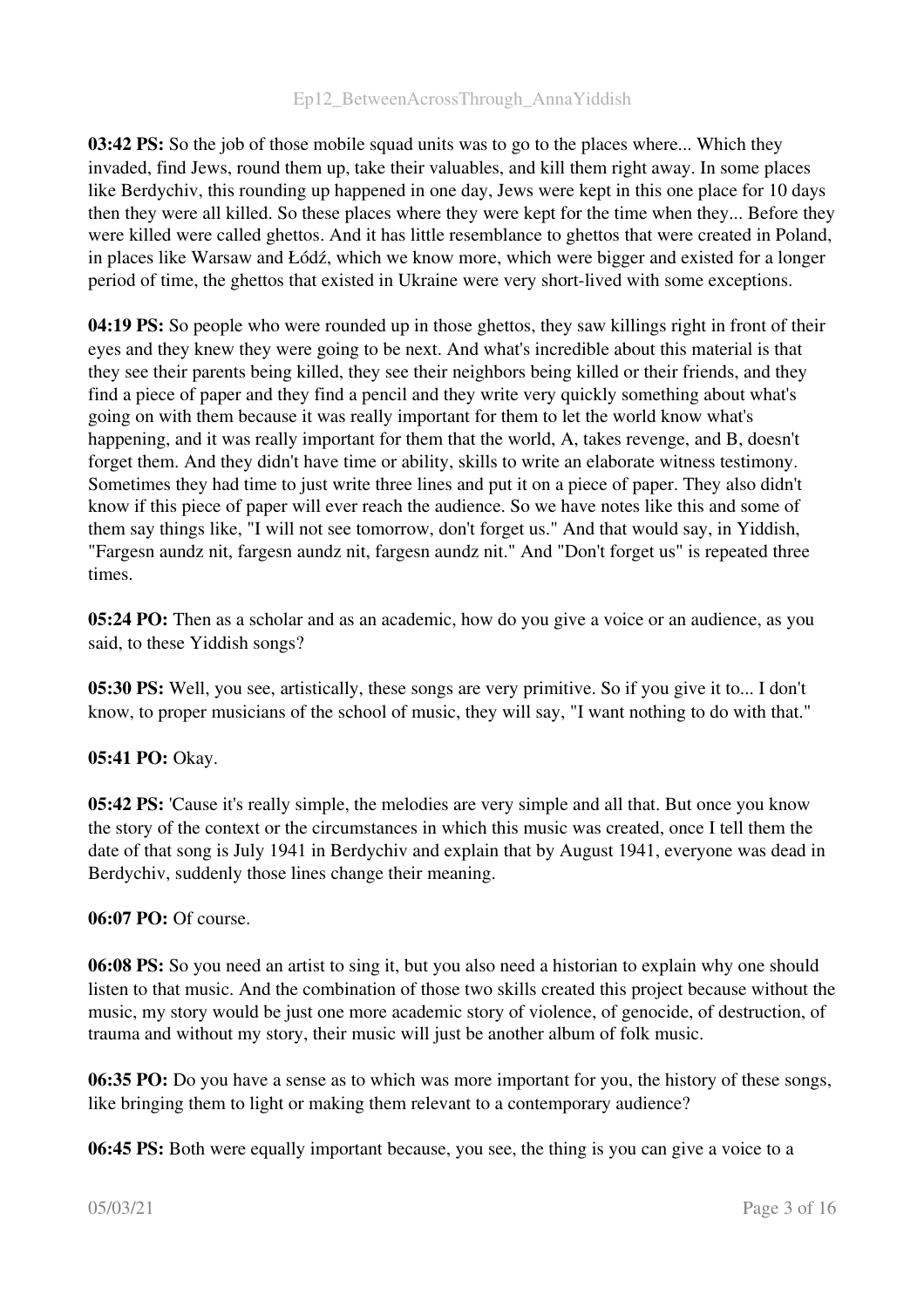historical document and care so much about authenticity, not changing a single word, staying true to the tune, although there were so few tunes in the archive but even if they existed, oh my god, we should not touch them because those are sacred. But then if you do all that, you'll end up with the audience of 10 people. So for this kind of story, you need both. You need to change this music a little bit so that the audience just gasps and cries. And we had all that. Like, I just came back from [07:19] \_\_\_\_, Canada and we performed this program and there were a lot of descendants of survivors or people who know some of that story, and I've never seen the audience fully in tears and cry.

#### 07:30 PO: Wow.

07:32 PS: And we achieved that with the story, with the words, and also with beautiful arrangement of that music. And the arrangement was made in such a way that the 21st-century sophisticated audience would respond to.

[music]

08:00 PO: How did these songs survive in the archive or as just pieces of paper?

08:05 PS: Well, it depends what songs. So we talked earlier about the songs created in those shortlived ghettos. This is perhaps the most traumatic story of them all. So, people who wrote them, they wrote them on very small pieces of paper, and obviously, then there was no mailbox where they were. So...

08:24 PO: Sure. But was there also paper available?

**08:28 PS:** Some... They were written on the other side of some forms, or they see some German writing on them, or paper that they had from other places, you know that people were rounded up with their possessions, so kids, for example, had notebooks for school. They didn't know, they were not told they were going to be killed. They said, "Take your things and go over there." So they thought maybe they would be deported somewhere, so they took their supplies and stuff like this. So it was a little bit of paper and pencils, but not a lot, of course. So what happened was that they would write that stuff and they would crinkle it and they would throw it over the fence. So people who walked by picked up those notes...

#### 09:10 PO: Wow.

09:11 PS: And the way that, we don't know exactly how, they mailed them. Some of them were mailed just randomly to a person named Ilya Ehrenburg. He was a famous Soviet journalist, who people knew was of Jewish origin, and they would mail it in the following way. It would say, "Ilya Ehrenburg, Moscow." and somehow it would get there. Ilya Ehrenburg knew that his colleague Moisei Beregovsky, an ethnomusicologist who was affiliated with the Ukraine Academy of Science collecting Jewish music, he would forward these things to him. But honestly, how these notes ended up where they ended up is even more miraculous than the people managed to write the songs.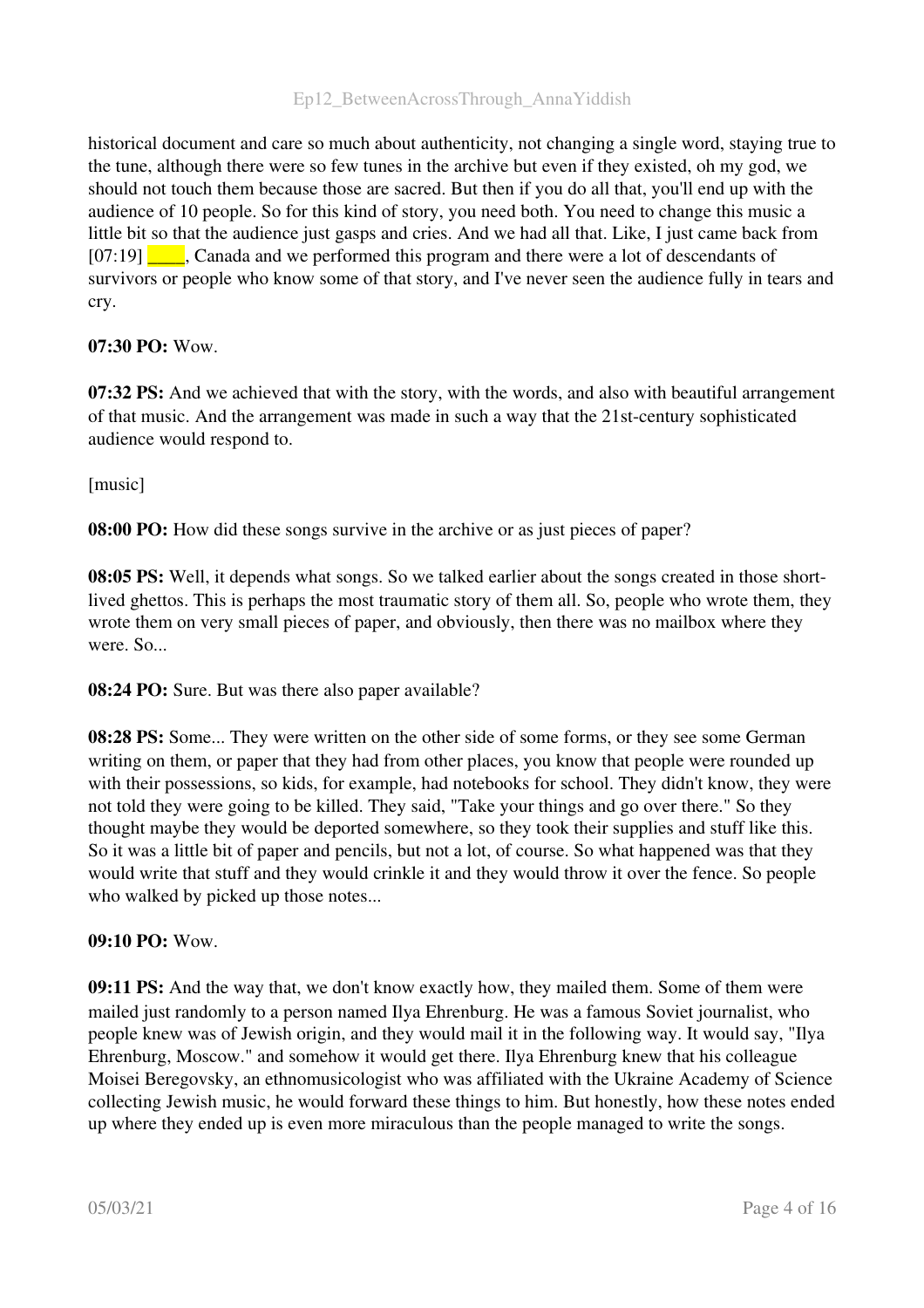09:52 PO: That seems to be the... One of the critical parts of this entire story.

09:56 PS: Absolutely.

09:56 PO: Is there a sense as to whether it was one person or multiple people?

10:00 PS: Multiple people.

10:00 PO: It seems like it could be just some sort of...

10:03 PS: Tons of notes...

10:04 PO: Interest of a person who keep... Walks to work every day, but it sounds like it's multiple people.

10:08 PS: So they came from different sources. One note was picked up by a girl who opened the note and couldn't read Yiddish, but the name was signed in Ukrainian. She recognized that name, it was her neighbor, and she added her own saying, saying, "I don't know what it says, but I know this girl is my neighbour and I know she's there, and maybe it's of interest to you." And that's how this stuff, these particular notes, and a lot of them are crinkled in the archive because they threw, they crinkled them so that Germans would not pick them up. They crinkle them and throw them out as if they would throw out garbage. And people walked by those fences, sometimes they were... Prisoners had some money and they would exchange it for food, or sometimes there was some communication going a little bit. It was very dangerous to communicate with them and also very short-lived but people walked by those fences and that's how this stuff got out. So that's one way.

11:07 PS: Another way was, Red Army soldiers serving in the army sometimes wrote Yiddish songs about this. And I have to say this whole army culture was very full of music. Soldiers had very few means of entertaining themselves. Radio was strictly limited. Newspapers weren't for a number of people, not all soldiers were literate too. And... But there was always a little accordion or a guitar and this communal singing was a very big deal. The kind of interesting part about this particular story is that Jewish soldiers and there was over a half a million Jews serving in the Red Army, Jewish soldiers did not usually speak or sing Yiddish in public, and oral history preserved it for us that the last thing they wanted to do is to exhibit their Jewishness in any way, because if they're captured, being Jewish is a death sentence.

12:00 PS: And also starting from mid-'40s Soviet ideology was not as friendly to Jews as it was before the war. So anyway, so there was a lot of reason for them to hide who they were. So until we found this archive, we believed that Jews did not do create public culture in Yiddish in the Army. Turns out that they did. Maybe they sang those quietly, and there were some people among them who wrote the songs down and sent them to Beregovsky. How did they know where to send it? Because a Soviet Yiddish newspaper called Eynikayt Unity, was published during the war, and that it had a little note saying this guy, Moisei Beregovsky, is collecting Yiddish music, and so people were sending it to him.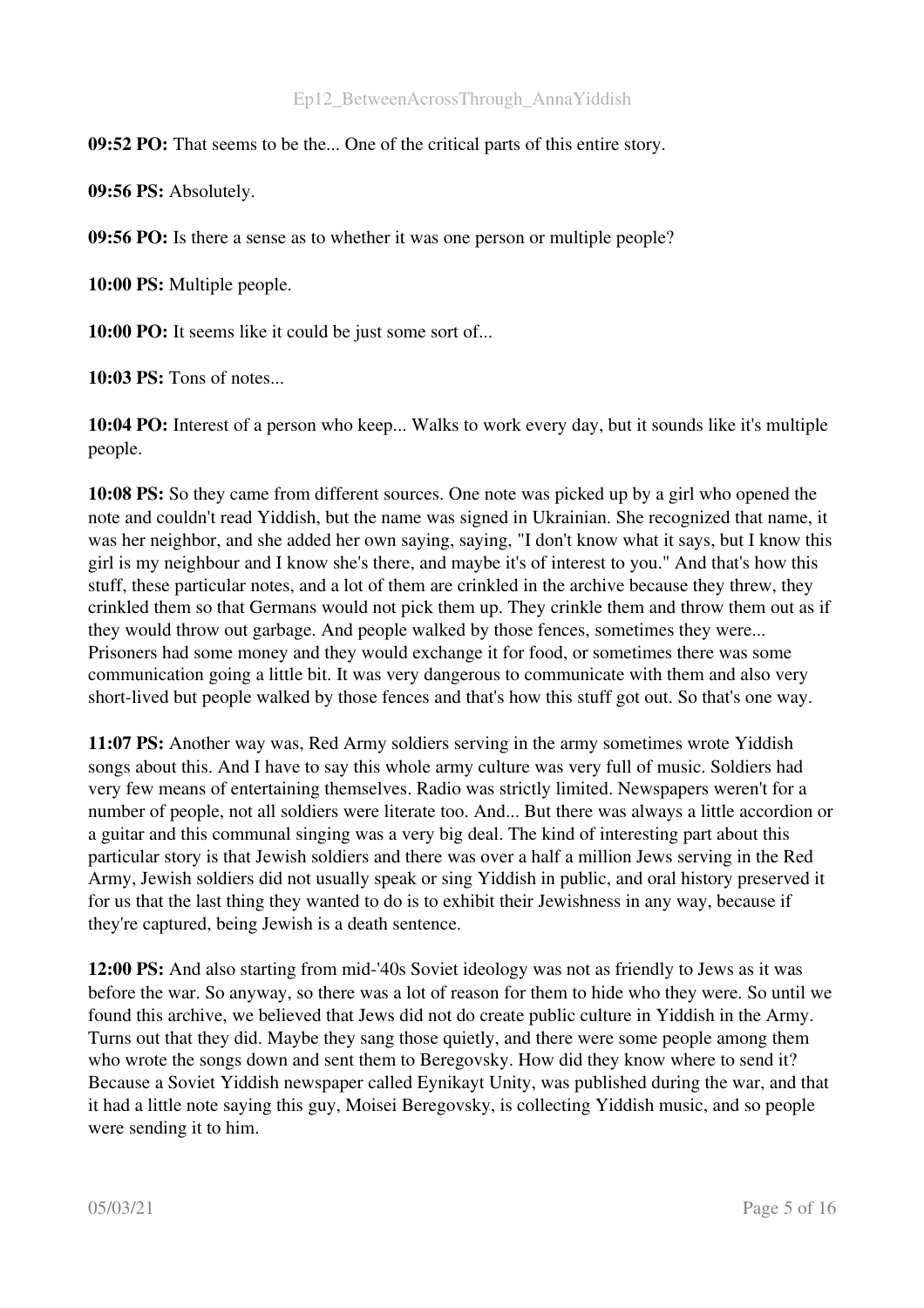#### 12:41 PO: That's all it took? Just a little note in this newspaper and Beregovsky is now the...

12:46 PS: Also word of mouth.

#### 12:47 PO: Okay.

12:48 PS: Of course. Because it's a time and a place where rumors thrive and people would rely on rumors. So that's the second one. Then Beregovsky himself and a group of his colleagues who were evacuated away from war zones, they encountered a lot of Jewish refugees from Poland, from Ukraine, from Romania, people who made Yiddish music. They were recording it then, between 1941 and 1944, when they were there. Then Beregovsky came back from the Soviet area to Ukraine, early 1944. And between 1944 and 1947, he and a group of colleagues went to do fieldwork in Ukraine looking for Jewish survivors. And they recorded about 70 to 80 new songs from those people, and the challenges they had were tremendous. First one was that no one wanted to acknowledge they survived the war the under the German occupation or Romanian occupation because Soviets punished them for that. Because they say if you survived the war, as a Jew, it means you were collaborating with the German Army. And so people were hiding their past like crazy, but he managed to record this music. And then the cabinet where he worked was closed, and he himself was arrested. And all that was confiscated.

14:02 PO: And Beregovsky never published because it was confiscated or?

14:07 PS: That particular work... So, no, it never got published.

14:11 PO: None of this work that he amassed over all of these years.

14:15 PS: Over the wartime years.

14:16 PO: Yeah.

14:16 PS: He... Like, Beregovsky was a famous guy, well, famous in the Yiddish circles.

14:20 PO: Sure.

14:20 PS: Before the war, he collected tonnes of materials. Like, you know, if you've heard of things like Klezmer music, you know, it's the East European Jewish Music that became more popular in the United States and Canada starting from the 1970s. A lot of the tunes that people performed came from Beregovsky collections. So even if he didn't do his wartime project, and you know, we didn't know about that wartime project until very recently, his achievement is that he preserved culture of East European Jews that was almost entirely murdered during the Holocaust. So that was his big work.

#### 14:53 PO: Sure.

14:53 PS: But with this particular book... So he collected all these songs, and his goal was to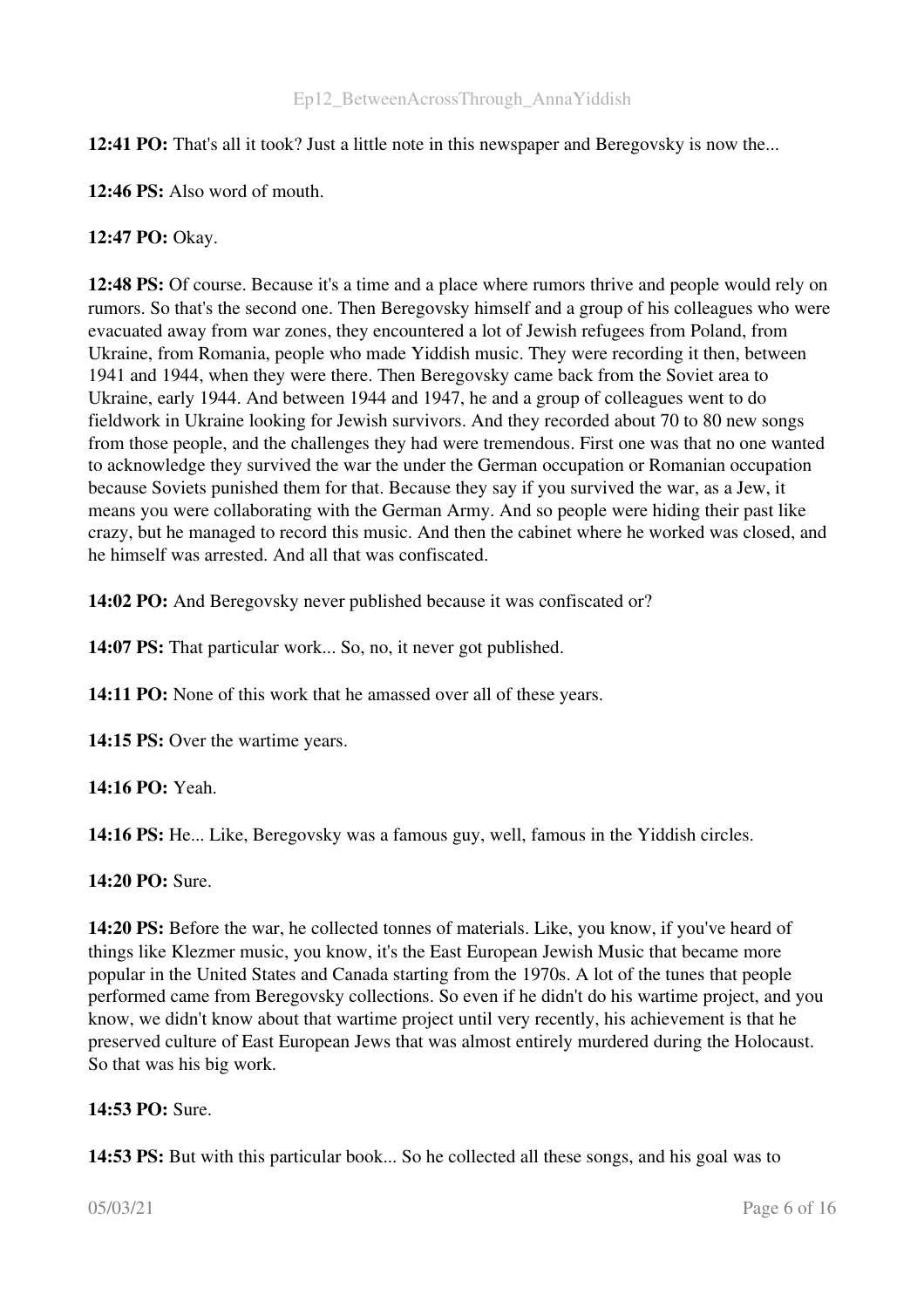publish them in a book. The book was all compiled, it was sent to reviewers, reviewers for both academic and ideological content, the reviewer said, "Ideological has problems, but academically, it's also very weak because the artistic level of this text is terrible.

#### 15:18 PO: Yes.

15:18 PS: If we publish it, people will say Jews in the Soviet Union are not articulate or, you know, sophisticated enough."

#### 15:25 PO: Interesting.

15:26 PS: So then he got very upset about this. He went to Moscow; he found an ally with a poet whose name is Itzik Feffer. So, Feffer says to him, "Okay, I'll help you," and sent it to another publisher. That publisher said that, "We'll publish it, but you have to insert a little bit more Soviet patriotism and a little bit more optimism because the songs, you know, are very sad."

#### 15:51 PO: Of course.

15:51 PS: So Beregovsky did all that. And we have all the notes of what he had, and how he changed it and it's important actually, for my story, the book was all ready, and then Beregovsky was arrested. And also, and put to jail in accusation of Jewish nationalism. His cabinet at the Department of the Ukrainian Academy of Science, where he worked, was also shut down. And all the materials that he collected for this work during the war were confiscated. And they were used as evidence of Beregovsky's anti-Soviet activities. What made it anti-Soviet is because he argued that Jews were targeted during World War II. To us today, it seems like if we know anything about World War II, is that Jews were targeted. Well, for the Soviet Union and for Soviet Russia, by the way, that's not a noncontroversial statement because so many people were killed, and Soviet ideology up until the collapse of the Soviet Union really argued that all people who lived in the Soviet Union suffered equally from the war.

16:56 PS: And one should not kind of focus on any specific group. And talking about Jewish sufferings contradicted that postulate. So, you know, so they accused him in that, but what really sealed the deal for his fate, and then he was sentenced to six years in the Gulag, in the jail, which was located North of the Polar Circle is that he went to Moscow and talked to Itzik Feffer about publishing this book. Because just one year after the conversation, Feffer himself, was arrested, sent to jail, and he and 11 other people were shot as punishment for the crimes that they committed, supposedly against the Soviet Union.

17:38 PO: Is there any kind of parallel between the initial reluctance to publish these kind of simple melodies, and then your kind of contemporary concern about finding an audience or at least hitting the audience the way you would like to?

17:50 PS: They had very different reasons for not publishing it. They didn't want to acknowledge a number of things; a, they said it was because the artistic level was low, but actually, the songs talked about issues that would be really taboo in Soviet culture. For example, they mentioned local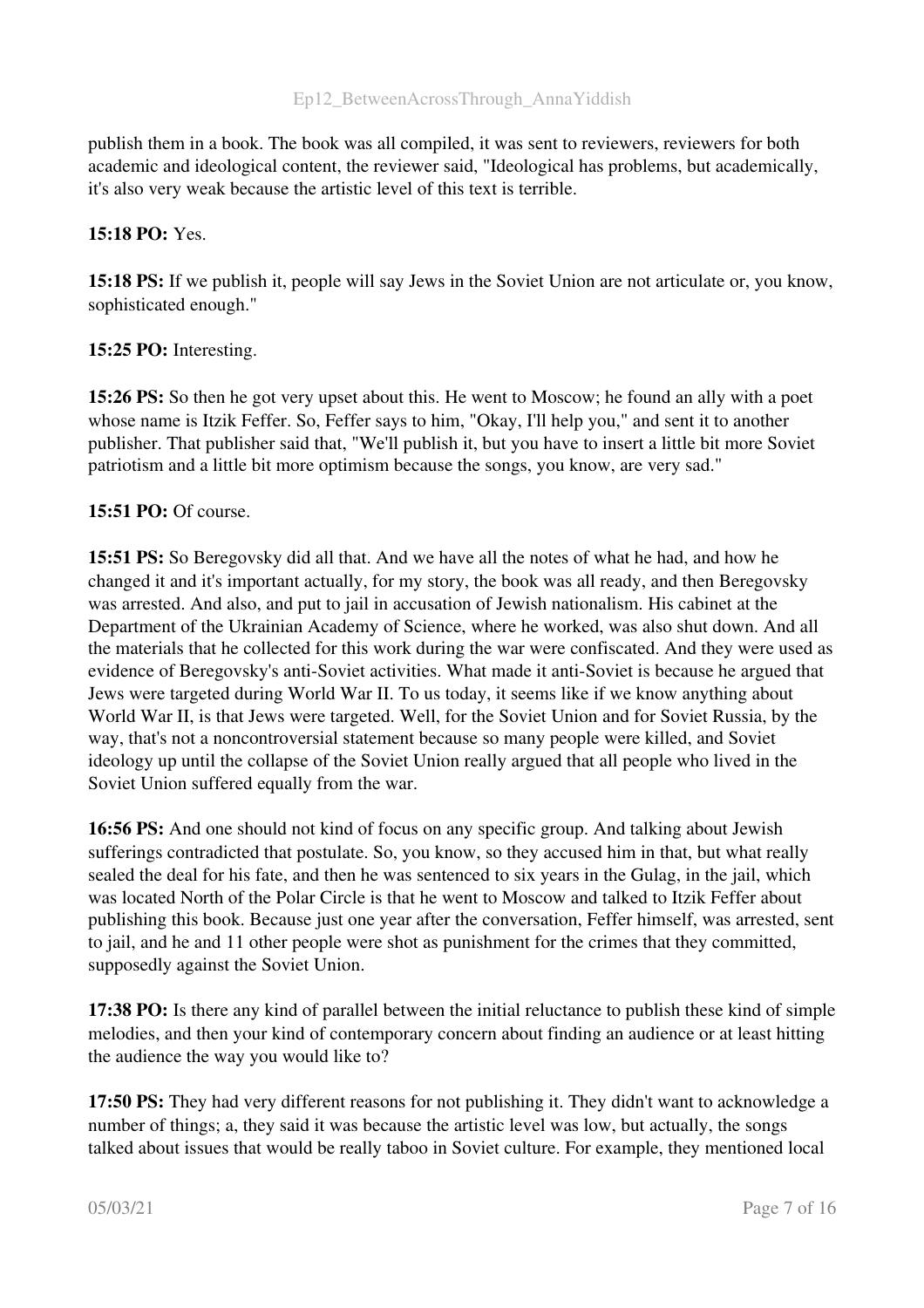collaborators, Soviet citizens, who took the side of the German army, and willingly, sometimes unwillingly, but nevertheless, worked with the occupiers to kill Jews. People use songs to tell that story. That story cannot belong in the Soviet narrative, which says that all Soviet citizens fought against fascists; also, these songs were pessimistic. What did they say? "The future will never happen for us. The world does not care. And we will die without people ever knowing what happened to us." That kind of message could not be published in the Soviet Union because, you know, the ideology said people remained optimistic. They always believed Red Army would win. So although they said the artistic level was low, what was really going on, of course, was this, these kinds of concerns.

#### 19:00 PO: Interesting.

19:00 PS: These were not our concerns. Our biggest kind of concern of that sort was, there was a lot of praise of Stalin in this music.

[laughter]

19:07 PS: And a lot of journalists asked me, "Well, people who sang these songs then, didn't know what Stalin would do, but you do. So why do you bring those songs back to life that way?" And I said that, "I am bringing it back to life this way because cutting out Stalin, would be exactly what Stalin would do," like, you know, preparing this kind of material to like, make it more sophisticated, made it more adjustable. And I also want to say, I believe in sophistication of the audience. The audience can understand historical context in which this music was created. And, you know, that there's also a little too much violence in it. When I teach this text at the University of Toronto, I have to now warn students of the graphic nature of violence, because we're supposed to do this sensitive nature, you know, and once you do all that, you teach what you teach, and you talk about this material.

20:05 PO: Some of the songs that Beregovskii collected were also originally found in triangle envelopes. Where were they?

20:10 PS: Well, during the war, people who wrote letters were not allowed to use regular envelopes. Partially because of shortage of paper, but mostly because all letters were examined for the content. So the way that people mailed letters, was that they would take the piece of paper that you're holding right now, they would fold it in three ways to create a triangle. The front side of the triangle, this would be where they would write the address, and the inside of the triangle would be the actual letter. So a lot of songs that we talk about, came to Beregovskii in the form of triangle envelopes.

#### 20:45 PO: I see.

20:46 PS: And, this whole idea of triangle envelope was really important in the Soviet culture of that time, because if a family receives a triangle envelope, it meant, before they even open it, that it came from a living person.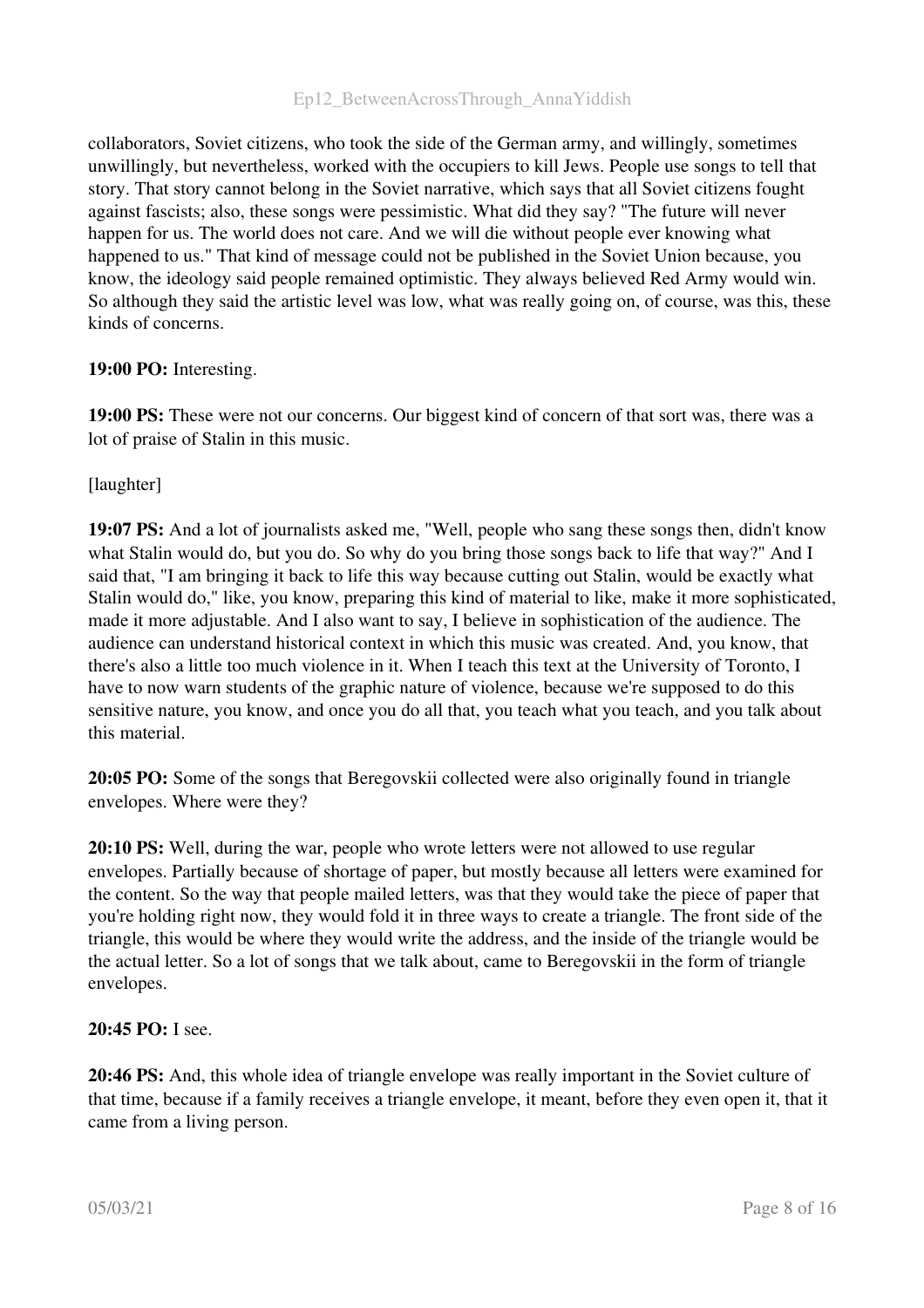## 21:00 PO: Yes.

21:00 PS: Official notifications of death, for example, came in a form of a square, short square paper, or a telegram. So receiving a triangle envelope was a celebration, receiving anything else was a tragedy. So people associate... And there were a lot of songs, and there's plays even, and stories, about triangle envelopes and what they mean as a symbol. So thinking about this material culture, and how that symbolizes what it does, triangle envelopes are very important.

[music]

21:42 PS: So, the song called "My Machine Gun," it's number five on the album, did come from the triangle envelope. But it's not exactly 100% triangle envelope, because it came from a volunteer collector whose name was Mendel Mann. During the war, he served in the Red Army, and he collected songs from Red Army soldiers, that they were creating about the war. And he put those songs in triangle envelopes and mailed them to Beregovskii. So it's not like from soldiers themselves but that's from him. So that song is on the album.

22:19 PO: And, another song on the album is "Purim Gifts for Hitler."

# 22:23 PS: Yes.

[music]

22:33 PO: Why'd you include that one?

22:34 PS: Okay, so that is an interesting song because it's a humorous one. And one of the things that was interesting about this collection is about quotable songs, written in those circumstances, were joking songs, were humorous songs. And they laugh at Hitler, they laugh at the German army. And they bring the imagery of a Jewish holiday of Purim, which Jews celebrate in March, that celebrates a story, that there was an evil minister named Haman, who in ancient Persia conspired to kill all the Jews. And then his conspiracy was revealed, and he himself was killed by hanging, and Jews celebrate that they survived. That holiday, just like almost all Jewish holidays, were no longer celebrated in the Soviet Union, because, Soviet Union was an anti-religious state, and they really fought against observance of all religious laws and traditions, including Judaism.

23:32 PS: But during the war, this imagery of Purim comes back. Hitler is called "Hitler the Haman," so bringing up... Calling him like the name of that evil minister. And, Hitler was killed by his own suicide, but a lot of his collaborators were killed by hanging later, and the songs predict all that a little more of it, but anyway. Part of the story. But that particular song, "Purim Gifts for Hitler," came to us in a very interesting way. The person who wrote it down, his name was Yaakov Meirson. Yaakov Meirson was a rabbi who lived in Krivoy Rog in Ukraine. And in 1933, long before the war, he was arrested by Stalin's government, and most Soviet jails were located... Like everyone knows Siberia. Although more jails are located actually in a place called Kazakhstan. So Meirson was in that jail when the war began in 1941, in the Soviet Union.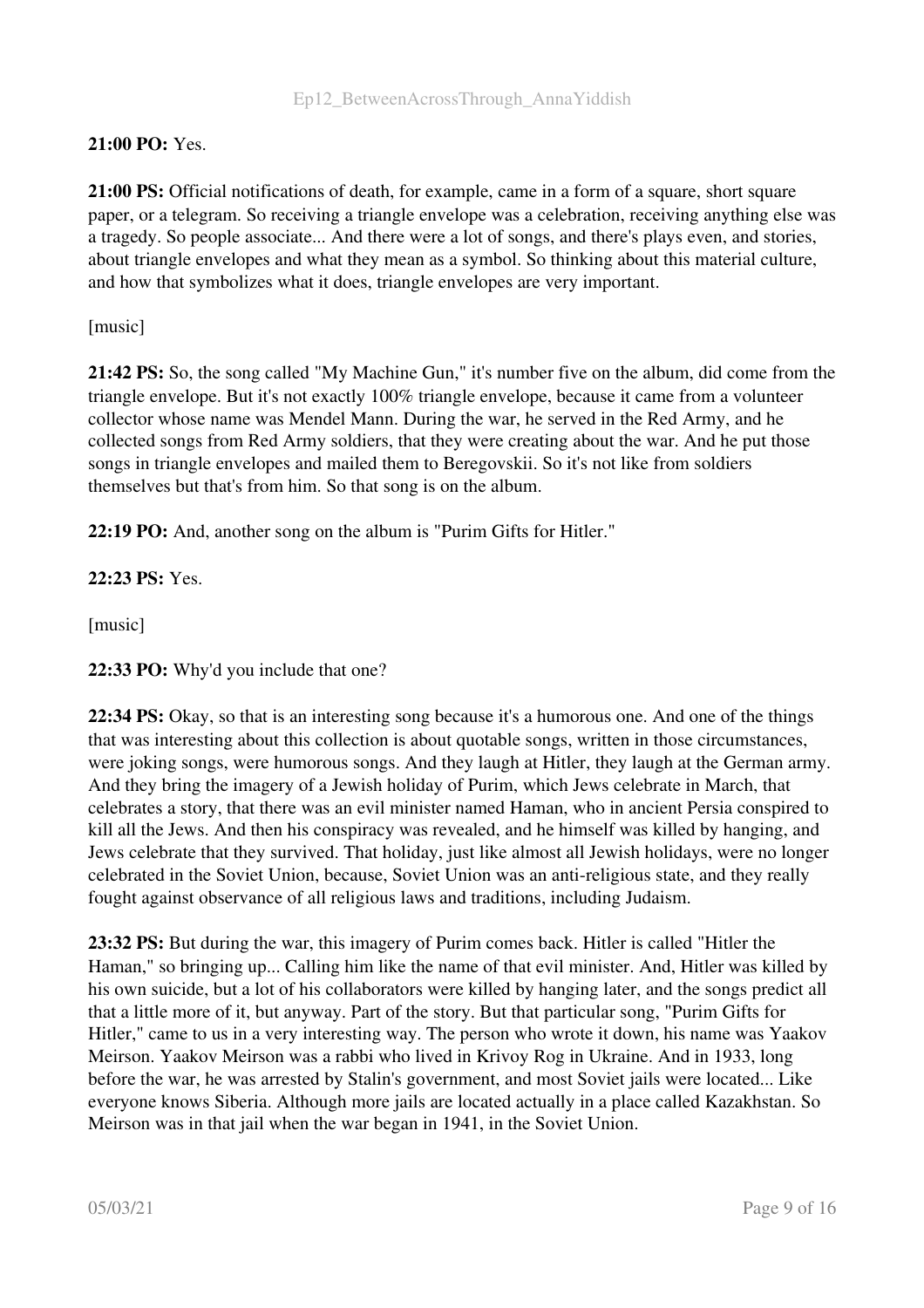24:31 PS: By 1942, he was released and he couldn't be drafted in the army because he was sick, and old, and didn't have any teeth. So he also didn't have any money obviously. So he was begging on the streets of Almaty. And the kids of Polish-Jewish refugees of war in Almaty, were making fun of him. They were throwing things at him like stones and rotten things, and stuff, and laughing because, you know, he was begging, he had no teeth. So he cursed them back and was yelling at them, and because they were Polish-Jewish kids, he yelled at them in Hebrew.

25:07 PS: So, one of the kids came back home and said, "Weird beggar, no teeth. We teased him, made fun of him. But he yelled at us back in Hebrew." So, some of the parents went to see this guy, found out who he was, and hired him to teach their kids a little bit of Hebrew literacy, because obviously, they didn't have access to that in Kazakhstan. So as he was teaching them, he wrote down songs that these kids were singing about the war. So one of those songs was this "Purim Gifts for Hitler." He collected all the songs in a little notebook, which he then sent to Beregovskii, which he knew he was collecting the music. And Beregovskii has that notebook. Meirson himself, died in 1946, never knowing what happened, and that song is one of the few ones that survived and ended up in this collection, and that it is "Purim Gifts for Hitler" on the CD.

26:02 PO: And it was never a set to music?

26:04 PS: No.

26:04 PO: But then how did you begin to set it to music?

26:07 PS: Yeah, right. So, well, that was interesting. Obviously, I cannot do it myself. But I worked with an artist, his name was Psoy Korolenko, who performs in Russian, in Yiddish, and a number of other languages. Also, deeply familiar with the Soviet culture of 1940s. So I invited him to collaborate with me on this project, and I said to him, "I'm working these sort of songs, it's so weird, so different, from all the Yiddish songs that I know," and I said, "I want to give a talk about them, but then it will be really boring if I just talk about this, so maybe you can sing some of them, at least those that have tunes." And he said, "Well if they don't have tunes, I'll make up a tune." And to me, it sounds like a complete rocket science to make up a tune.

#### 26:49 PO: Sure. [laughter]

26:50 PS: But he says, "No, no, let's think about this together." So he came to Toronto. And in my living room, with my piano, we sat for two days. And looking at this text, and he would say, "Okay. That it reminds me of this Yiddish song that I know." And so we realized it was a parody. This one is kind of a combination of a sentiment that you find in this Russian language song. And so he used his knowledge of that time, a little bit of my knowledge of the time, although, not as much but mostly his artistic imagination and above all, an idea, what would be relevant and what will be resonated with the 21st-century audience.

27:30 PS: So the combination of historical research, artistic imagination of the time, and today's audience brought tunes to some of these songs and they included "Purim Gifts for Hitler," which was set to a more Jewish tune. Now, I do have to say that Beregovskii wrote, he didn't finish this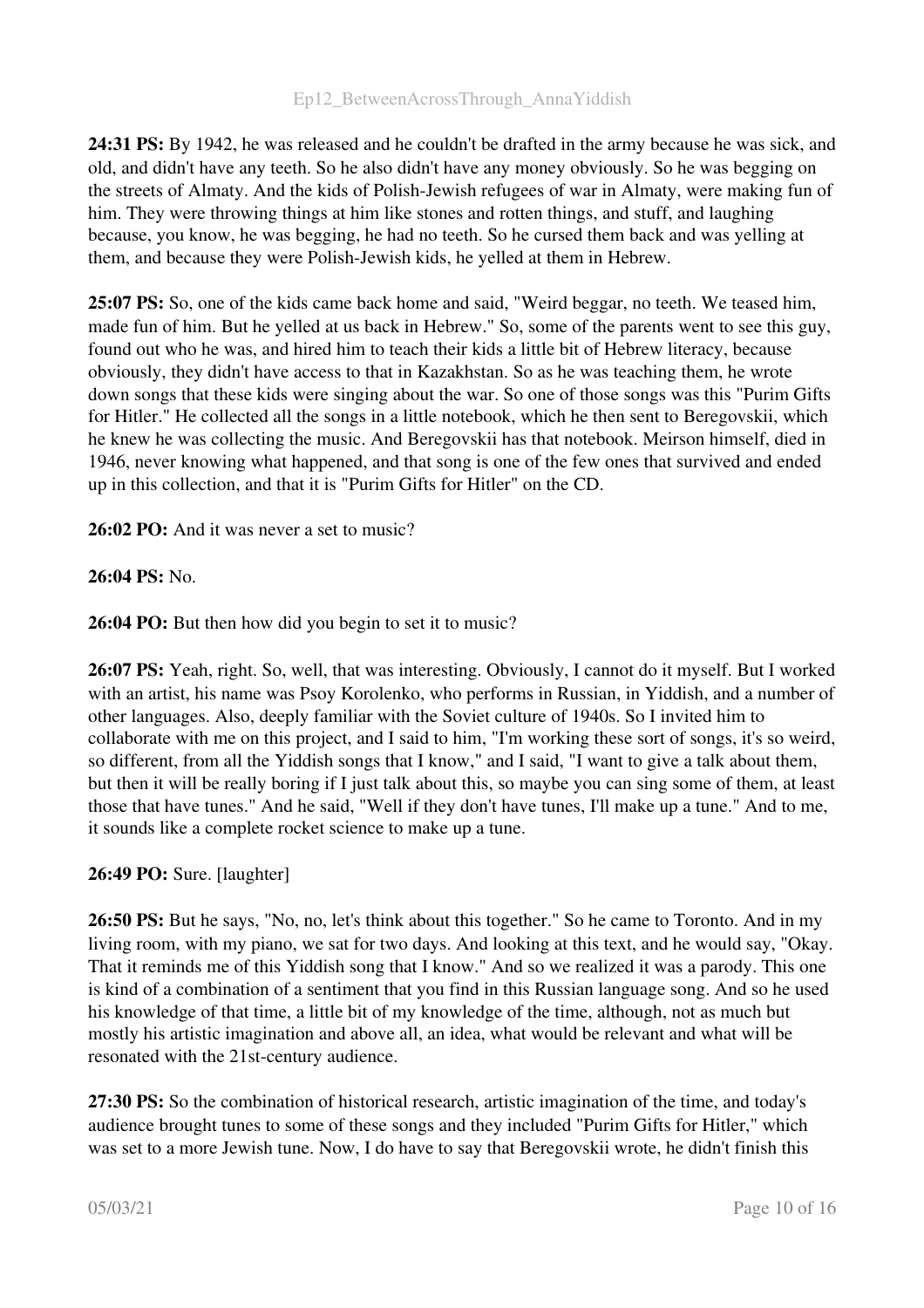project, obviously. But he did write that people didn't have time to create new tunes, they were using existing ones. That was very important to us because he said mostly they use the Soviet music, but also a little bit of Yiddish, a little bit of Romanian and stuff like this. At least we had that information and we felt good about using existing tunes because Beregovskii told us that they did.

28:14 PO: That makes perfect sense that people were... Is it fair to say they were changing the words to existing songs?

28:20 PS: Yeah. Or using tunes that they knew and writing completely new words. Or using words from one song and changing it to tell the new story and using the tune from a different song because they felt like new words wouldn't fit the old tune.

28:34 PO: Sure. What about the song Yoshke From Odessa?

[music]

29:14 PO: Why is the song so striking?

29:16 PS: So "Yoshke From Odessa" was written by a woman, whose name was Berta Flaksman. It's one of the few songs in the collection that was actually published during the war, and that it was collected by a man named Shalom Cooper Schmidt who was evacuated from Moscow from Kiev, we don't know exactly where from. And he was on that train that was taking him and the other evacuees and refugees away from the war zone. On that train, he was recording songs from people who were sitting there. Some of these people just saw atrocities against Jews and ran away. So this is the first eye witness account of the violence that Jews began to experience during the war.

30:04 PS: So that particular song tells a story of a man named Yoshke, a popular Jewish name, from Odessa, who goes to the war and goes and fights against the German army. And the words of that song are extremely violent. For example, it says, "Germans, you think you're such good soldiers, but we will kill you like we kill pigs and we'll slice you into pieces and then make belts from you." So it's important that it says, "We'll kill you like pigs." Because in Jewish tradition, it's very important how you kill the animal that you're going to eat, it's called the laws of Shechita, the ritual slaughter.

30:50 PS: So when cows or chickens are being killed for consumption, then the butchers who do that they have to follow all sets of laws that include merciful killing, the way it was understood thousands of years ago. So the animals have to be slaughtered in one blow and then there's all this stuff. When animals that are not designed to be eaten such as pigs, that are not kosher and cannot by eaten by Jews are killed, but their skin could be used for belts and for clothes and stuff like this. None of these laws have to be followed, so the rules are completely different.

31:24 PS: So butchers who kill animals are supposed to be more humane and merciful. Butchers that kill pigs, they're like real butchers, they don't care about any of that. That's why it's important that the song says, "We will kill you like we kill pigs. We will not care about any of that." And then the next verse says, "Because you killed our nursing infants, you destroyed our cities, you raped our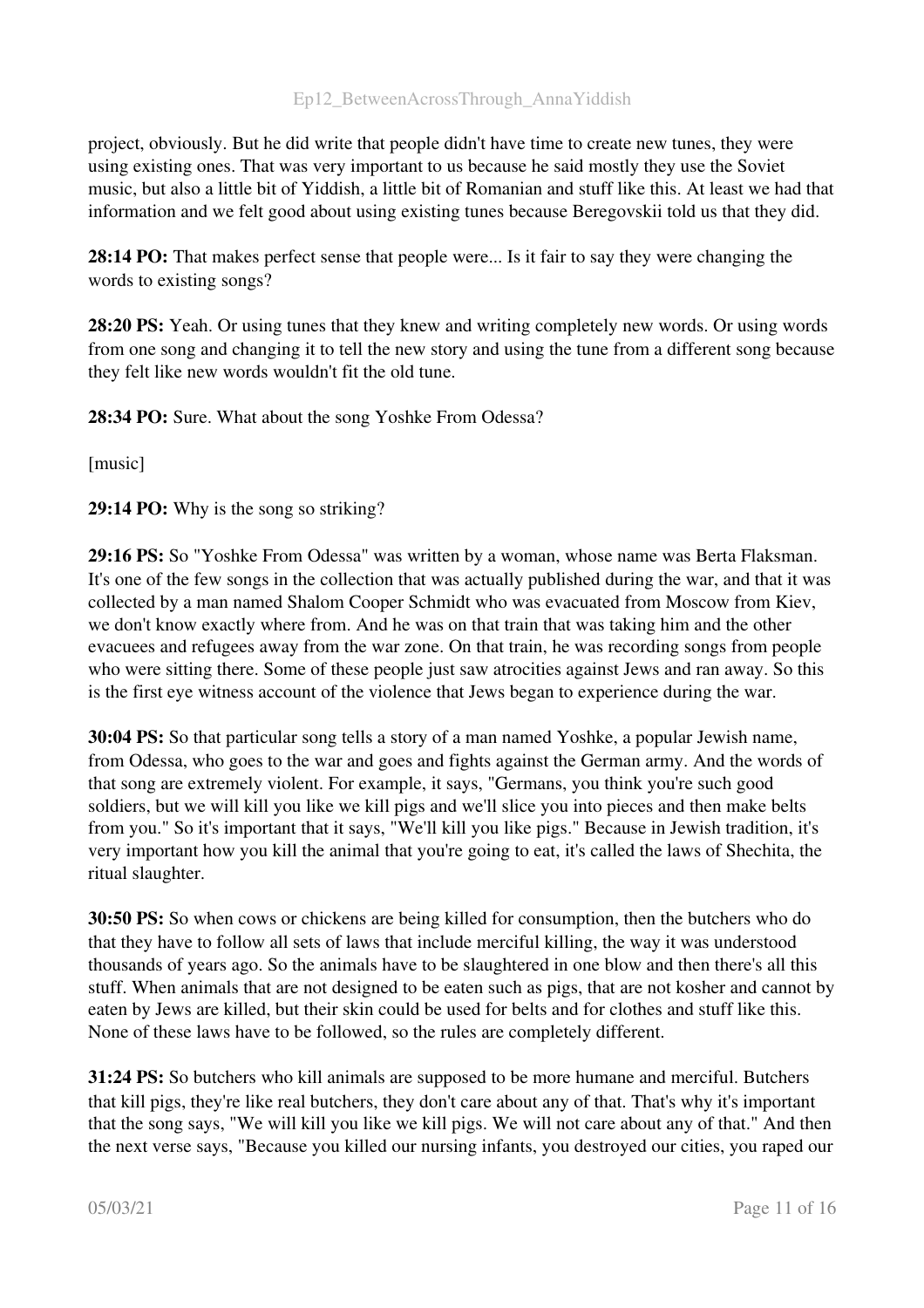women, and this is our revenge." The level of violence, the level of graphic violence, the level of anger in this music is striking. We're not used to that.

32:00 PO: What do you mean you're not... The audience isn't used to it or does it somehow change the perception of Yiddish soldiers?

32:05 PS: Oh, for sure. Well, that is a whole different story. But that song is not an experience of a Yiddish soldier, it's a motivation song. A woman is writing for her loved one who is serving in the army and she says to him, "Don't be a human being, be a butcher. Kill them. Kill them without any mercy." Bringing a song like this to a German-speaking land as we did just a few months ago.

32:30 PO: How was the response?

32:31 PS: Raised a lot of questions.

32:32 PO: You were in Austria?

32:33 PS: I was just in Austria, and this music was broadcasted on their national radio ORF when everyone was listening on the way home from work. And the response we got was interesting. A lot of people appreciate the story, and... And they talked about how little they know actually about Holocaust and how little information from their family histories come to that because people who served in the army often don't talk about atrocities, they talk about other things. But of the context of the 21st century, the sheer violence against German soldiers was shocking to people. They didn't understand... Some didn't understand why one should sing music like this today.

33:21 PS: And when you do talk about this in the context of German-speaking lands, this question is a valid one. And I think the answer to that is that German and non-German-speaking, we often forget the real impact of the war. We've learned from the war from testimonies adjusted to school children because that's where we learn about the war. PG-13, removing the most graphic violence, not to traumatize people of the knowledge of that. A lot is left  $[33:54]$  imagination. Also, things like just war, war for the good cause. These are things we hear every day on the news.

#### 34:02 PO: Sure.

34:03 PS: So we don't think often what it does to people, what it's like to be killed and what it's like to be killing, and this kind of story needs to be told even if it makes us uncomfortable. And these people who wrote these songs, it's not that they were trained to kill and it's not that they expect that they would ever be involved in something like this in their life. And they created this music to ensure that we know how terrible it is to live through the war. And in some ways, it's an uncomfortable song, but it has to be there.

34:42 PS: Now, of course, it came to us without the tune, so we set it to a famous tune by Mikhail Glinka written in the 19th century. It was very popular in the Soviet Union. It was performed by a Soviet opera singer, a tenor, Sergei Lemeshev, who was also very handsome, considered the sex symbol of the Soviet Union in the 1940s. So, this is a message also that this woman, Berta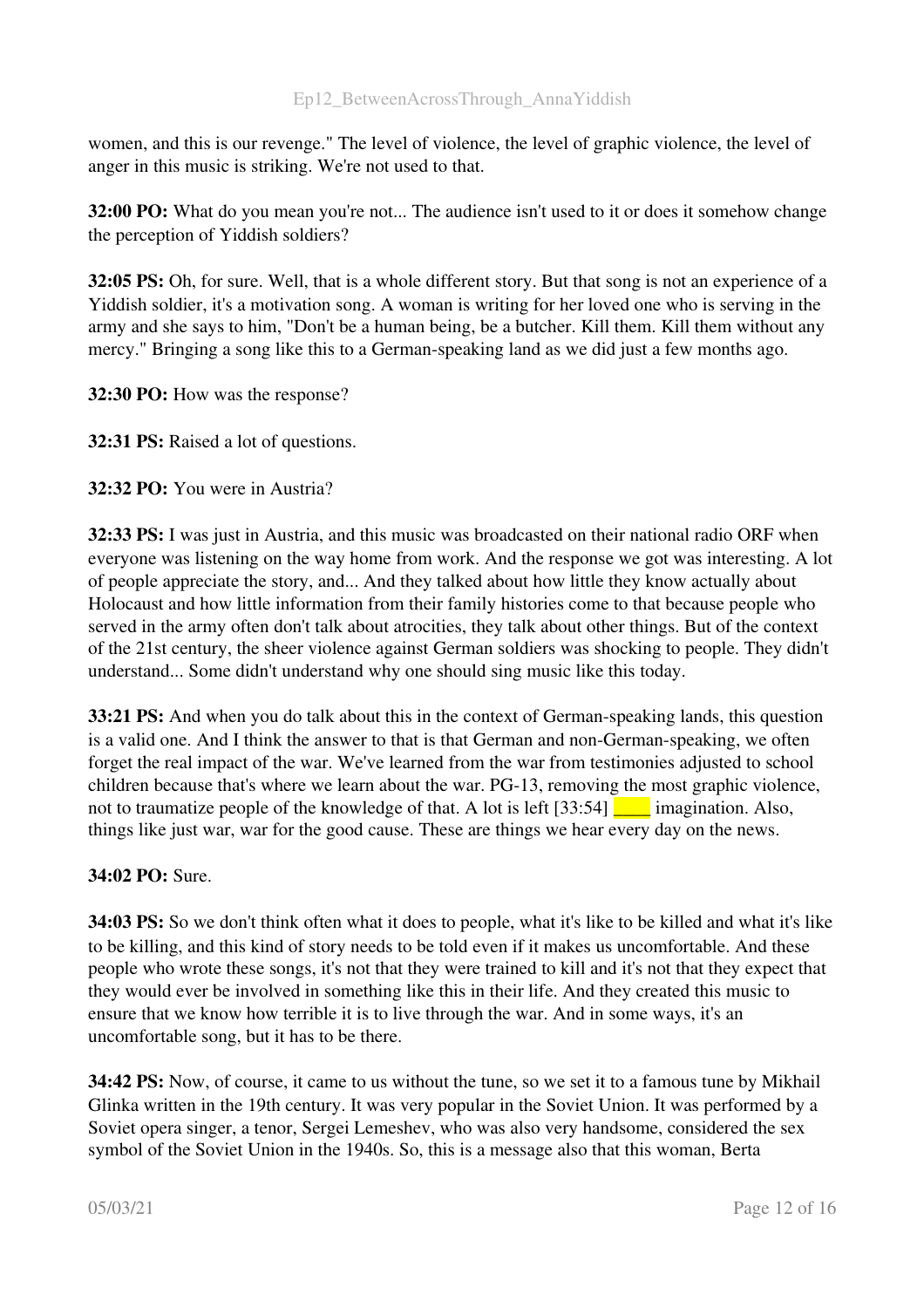Flaksman, imagines her hero's handsome as Lemeshev and as brave as only Yoshke From Odessa can be and creates that song.

35:15 PO: You speak so well about the songs impacting the audience and people coming away with an emotional experience. How important is it to pair it with your own historical work in academic lecture?

35:27 PO: Well, I think without putting the songs to music, you can't quite grasp their significance. So, I can no longer look at this text just as text and analyze them by close reading. I have to think of the musical context of them. For example, there's one song in this collection written about the destruction of Tulchyn. It's a small town in Ukraine which, before the war, had a Jewish population of 3,000 and after the war, there was only 20 left. And this is a song written about that. It was set to a famous Cossack tune, a really cheerful one. So, the song about the destruction set to the tune that celebrates victory. How does that reconcile?

[chuckle]

36:09 PO: Right, right.

36:10 PS: So, thinking about what it meant really gave me a deeper perspective or interdisciplinary perspective [chuckle] on this material. So, of course, it changed my academic research. It also, in so many ways, changed my understanding on how one should deliver the results about research and that's something that I think a lot about because... Well, you know it, too. With all our years of hard work, very difficult, very time-consuming fieldwork and research in, and publish this monograph. And the most successful academic monograph is read by, I don't know, 3,000 people...

36:49 PO: Sure.

36:50 PS: Five thousand people...

36:50 PO: Yeah, yeah. At the most.

36:50 PS: At the most and we're so happy when that happens. And we believe that this format allows us enough rigour and enough kind of insight to say everything we want to say. But what if there are other ways to tell the story? And what if we don't have to sacrifice rigour, but we do have to sacrifice the length a little bit? But think of a way that will do justice to our sophistication, but also gets people interested and conveys our story better. Maybe this is one of the ways to think about crisis in humanities, for example. We all talk about this all the time. People don't want to study humanities. I think the problem is that we're not doing enough to reach out to students, potential students into our audience. We think that they should come to us. But maybe, the way to transmit our knowledge is to incorporate art, incorporate music, incorporate other ways to tell the story including this particular podcast, who knows?

[chuckle]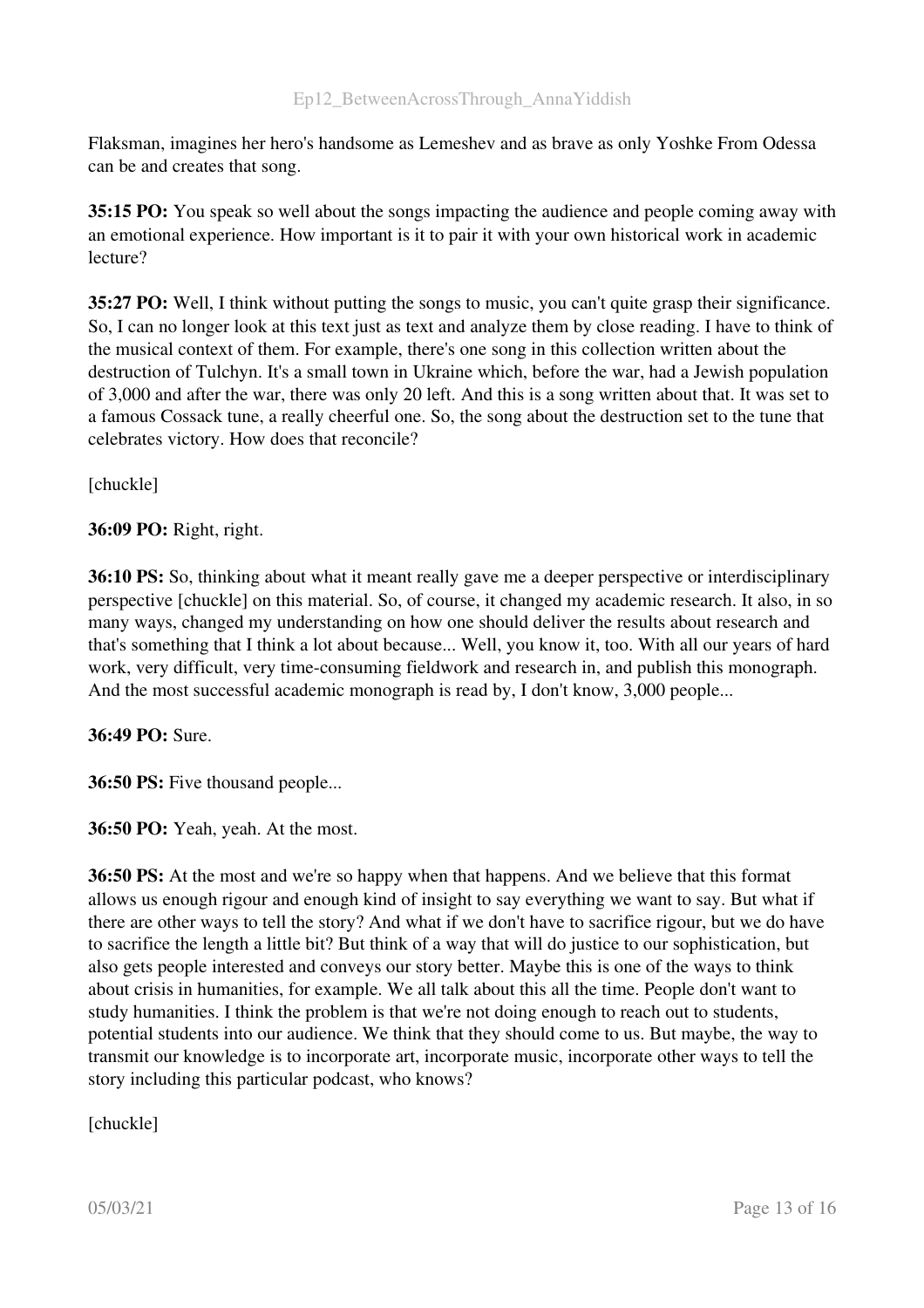37:54 PO: That's right.

37:55 PS: Even if gets us one more student...

37:57 PO: Exactly.

37:57 PS: Inhumanities. Our job is done.

38:00 PO: That's great. Can I ask you a question about... Just kind of a final question. So, this is a very particular history of Yiddish music, of a particular region and time. Have you thought about what this could say about the larger refugee experience?

38:19 PS: Yeah, I think about this all the time. So here's the thing: About 60 million people today are refugees. Among that, one-third are children. The way that they go through this experiences, living through wars, some of our students in our classes talk about escaping wars, witnessing violence, being part of violence, and who also lived through violence and uncertainty. And the way that the society treats these stories today is very similar. In fact, painfully similar to how stories of the refugees who I talk about are treated. They're silenced by the fact that we don't understand their language. Even if we understand the words that they were saying, we don't understand how they tell their story.

39:06 PS: They're not educated or sophisticated, sometimes, to tell it in a way that will resonate with us. Emotions come from understanding and there are so many barriers to understanding. Also, we often, as a society, don't trust refugee stories. People say they lived through then they say, "Oh, did they really? Or maybe they faked their documents or maybe they're telling the story to get some financial aid and stuff like this." People distrust refugees every single time. So, they're silenced by all the same circumstances that people who were singing in Yiddish during World War II were silenced.

39:42 PS: And stories about creating music during that time tell us, "Wait a second, we want to know where these refugees are. Are they going to create problems? Are they going to become terrorists?" These are all the stuff that we talk about in the news. But is somebody looking at what songs these kids are singing, for example? Even here in Toronto. I asked... A lot of our students are involved in voluntary help of refugees. I ask them every year, "Have you ever talked to them?" And they said, "No." It didn't even occur to them. And sometimes, what you need to do is you need to talk to a person, not just to find out what their immediate physical needs are, but to find out what their story is and what their culture is, and what they're feeling and how they're expressing this feeling.

40:29 PS: And my project... Yes, it is about Ukraine, it is about Yiddish speakers, it is about all this. But above all, it's about the most disadvantaged people who never get to express their own voice in the way that makes sense to them, and that story, unfortunately, as universal as it gets.

40:48 PO: Thank you so much. That was great.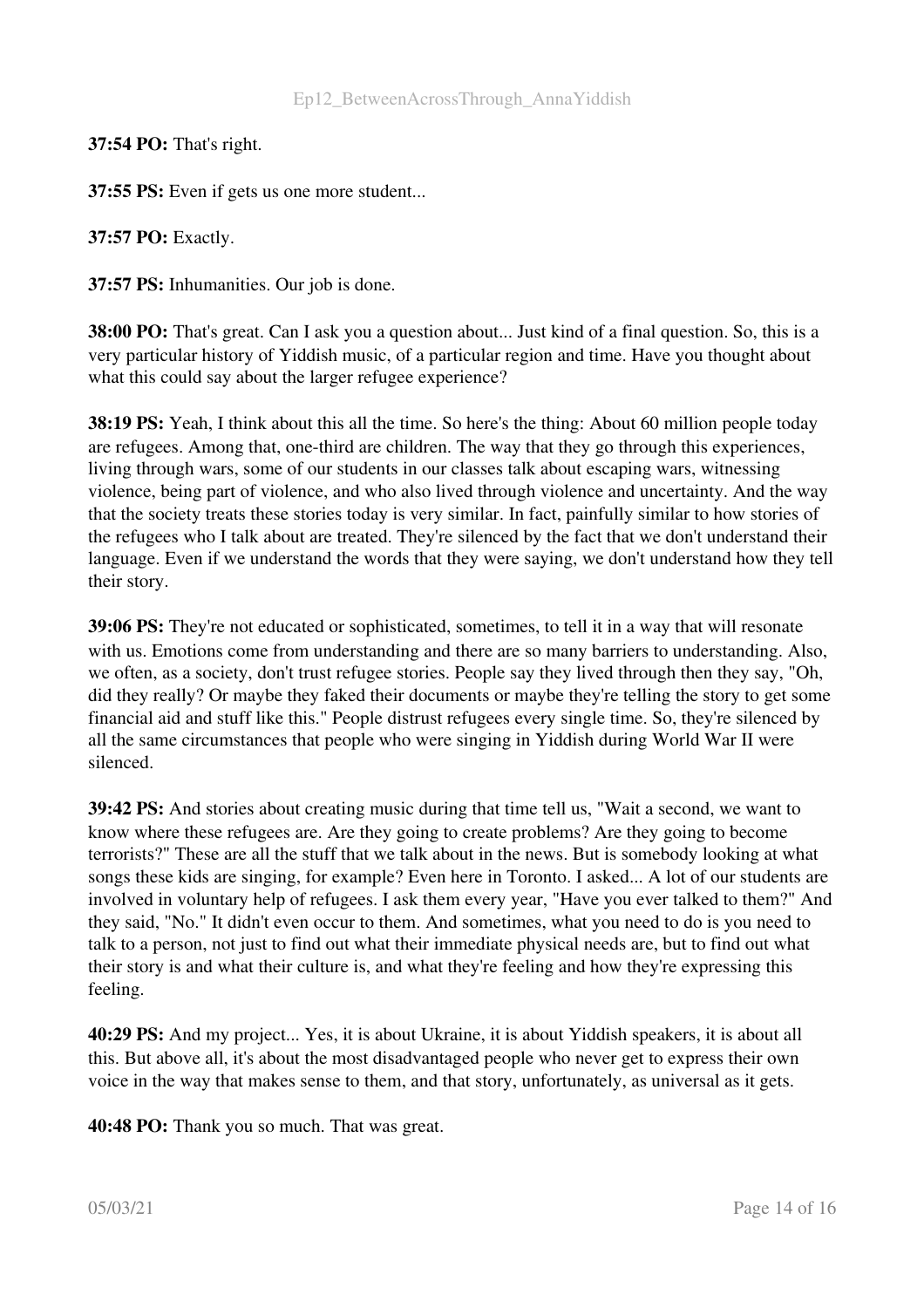## 40:49 PS: You're welcome. Thank you.

[music]

40:52 IR: That was Professor Kevin Lewis O'Neill in conversation with Professor Anna Shternshis from the University of Toronto. All the songs in this episode were used with permission. To learn more about Yiddish Glory, please go to their website, yiddishglory.com. The full album is also available on SoundCloud at soundcloud.com/yiddishglory. This monthly podcast was brought to you by The Centre for Diaspora and Transnational Studies at the University of Toronto. I am Iane Romero. Thank you for listening to Between, Across, and Through.